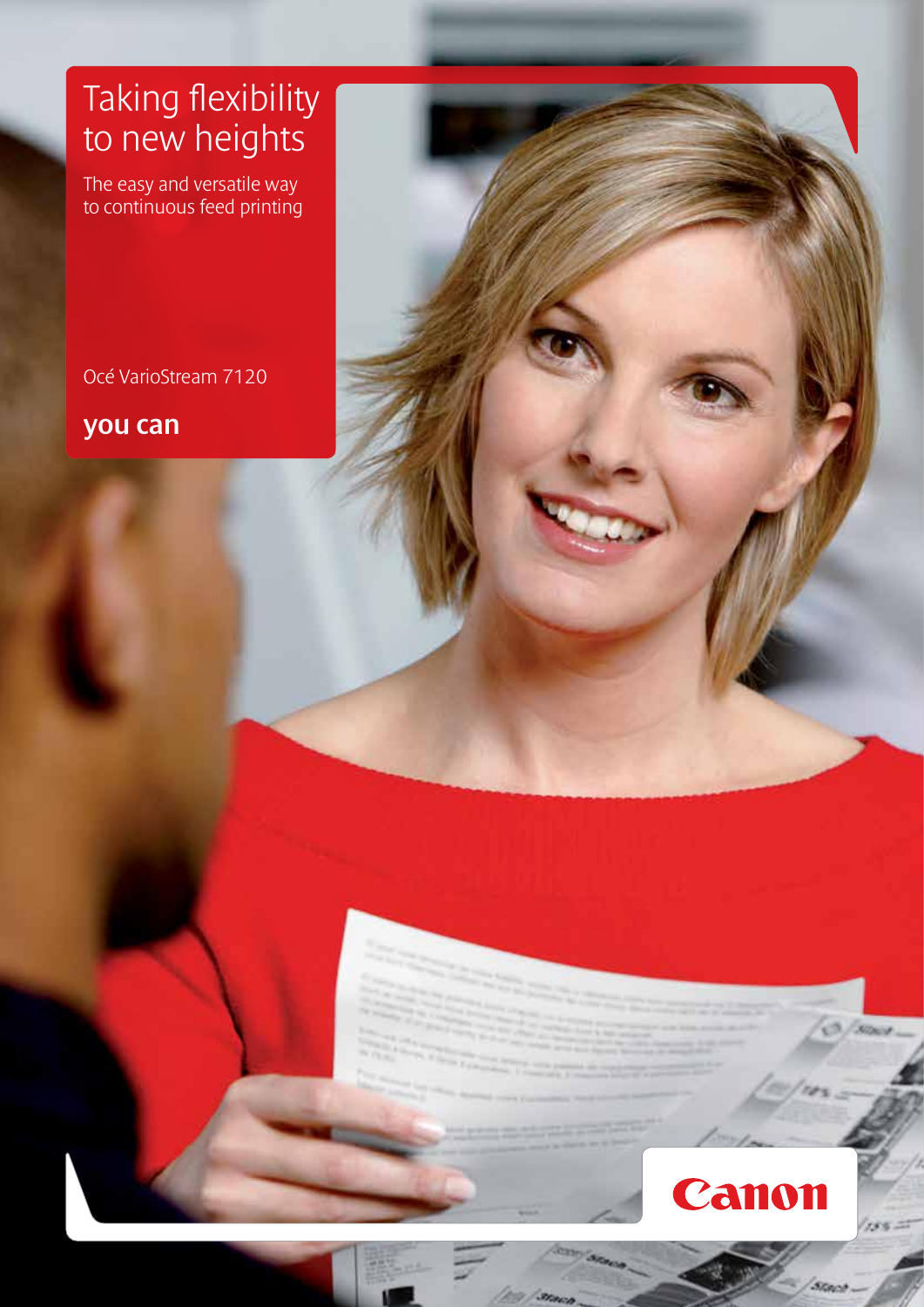## Taking flexibility to new heights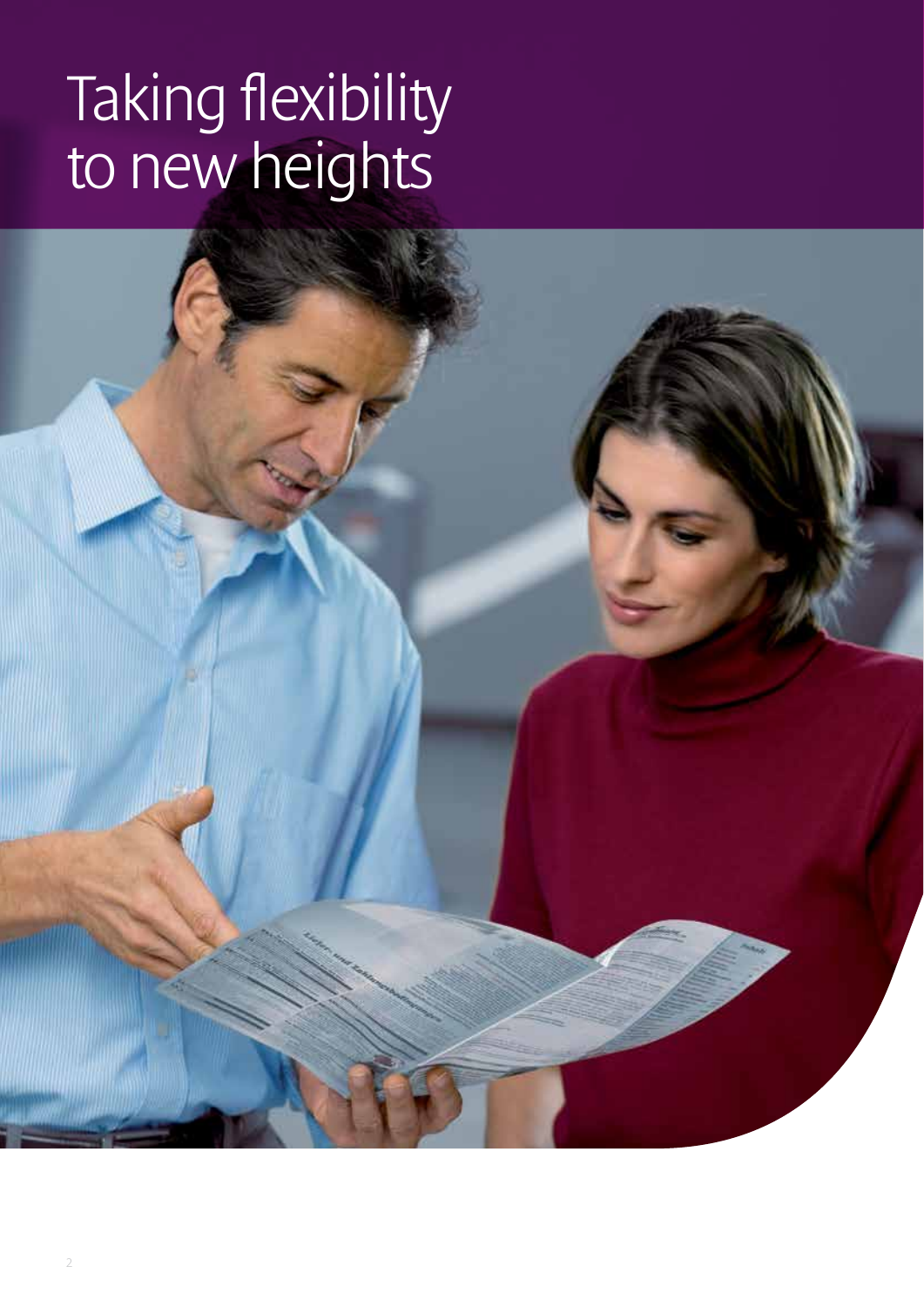- A flexible start in continuous feed printing
- Flash fusing for highest media versatility
- Effortless operation
- Built-in sustainability
- Océ PRISMA®spool for conwnection to the Windows world

### Océ VarioStream 7120

### The easy and versatile way to continuous feed printing

#### A flexible start in continuous feed printing

Ideally suited for short to medium print runs, the Océ VarioStream 7120 is the entry-level model in Océ's range of high performance continuous feed printers.

For corporate and commercial users it represents the perfect centralized or decentralized printer system on which to produce professional-grade transactional applications.

With a host of unique features, including the ability to process a huge range of special media applications such as labels, plastic cards and lightweight forms, the Océ VarioStream 7120 brings versatility to the printroom.

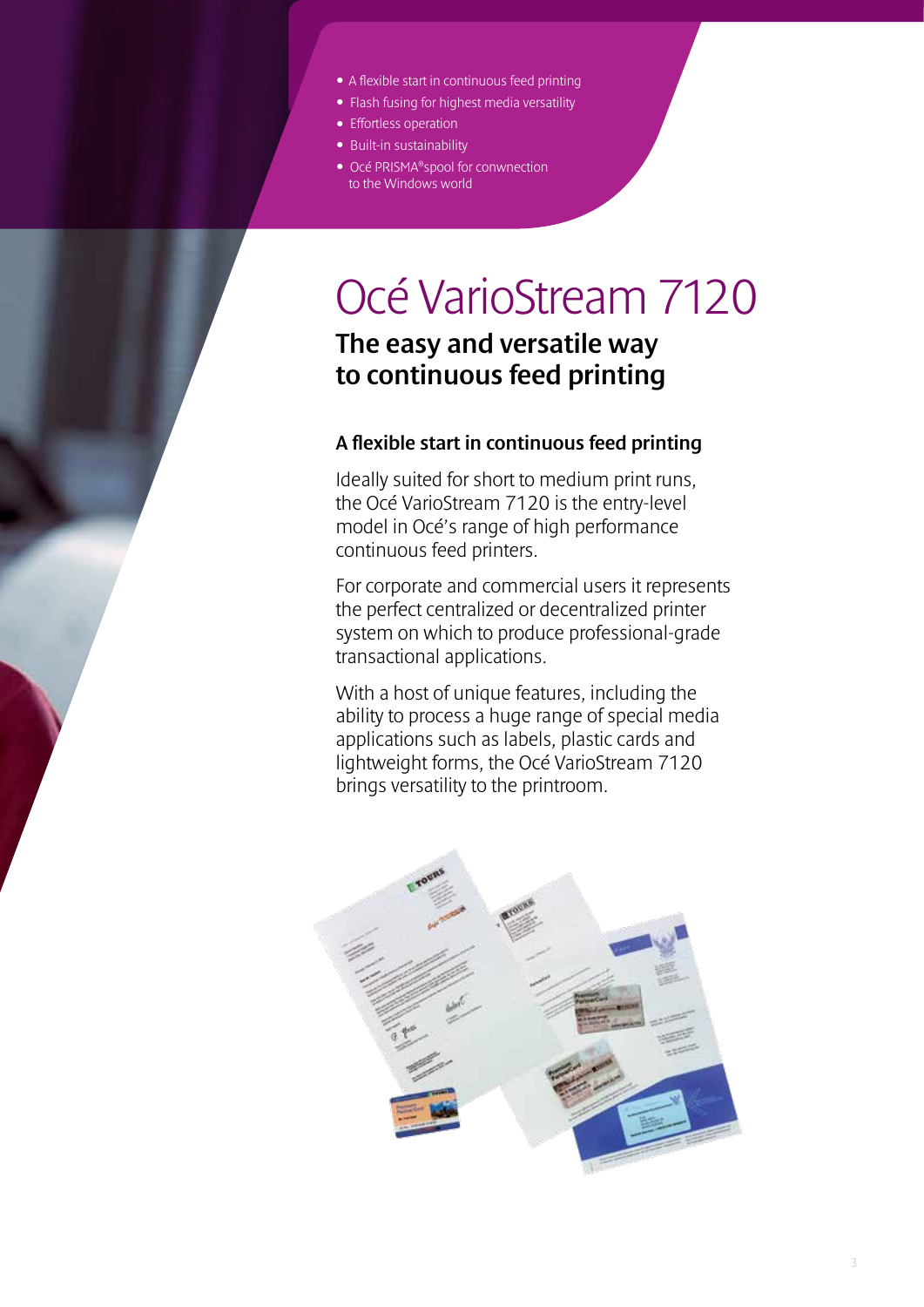## Océ VarioStream 7120

The easy and versatile way to continuous feed printing



#### Multi-talented high performance system

The Océ VarioStream 7120 features a 17" print span (for A3 and A4 2-up) and a printing speed of 114 ppm A4 two-up, giving you an outstanding productivity and rugged performance for black & white simplex printing.

Proven Océ reliability and quality make the Océ VarioStream 7120 a future-proof fully fledged production printer that is easy to operate and maintain.

The LED image generator delivers output up to 600 dpi quality for professional-grade graphics and barcodes, and fulfils the tough legibility standards for security applications. The fine detail of the print image is faultlessly preserved, so printing is perfect on every pass.

The Océ VarioStream 7120 features the latest version of our powerful SRA4 functionality that offers compatibility across the range of Oce's printer controllers. This permits you to run the system as a proofing device and backup system for other Océ VarioStream systems.

#### Fusing that keeps its distance

The no-contact flash fusing technique of the Océ VarioStream 7120 bonds the toner and media without heat transfer or exerting pressure, putting less strain on the paper and keeping it in immaculate condition for finishing. The quality of the fusing is first rate, therefore it always delivers high quality printouts.

The flash fusing technique is an ideal complement to the simplicity of the straight and short paper path. From input to output, no rollers or other moving parts deflect the paper from a straight in-and-out route.

You gain a great deal, since you can now process, in addition to standard paper, those special media types that are unable to withstand deflections as well as the heat and pressure of normal fusing. Whether standard paper or special media in a wide range of grades, adhesive labels and thin plastic cards or foils, the Océ VarioStream 7120 handles them all equally well.

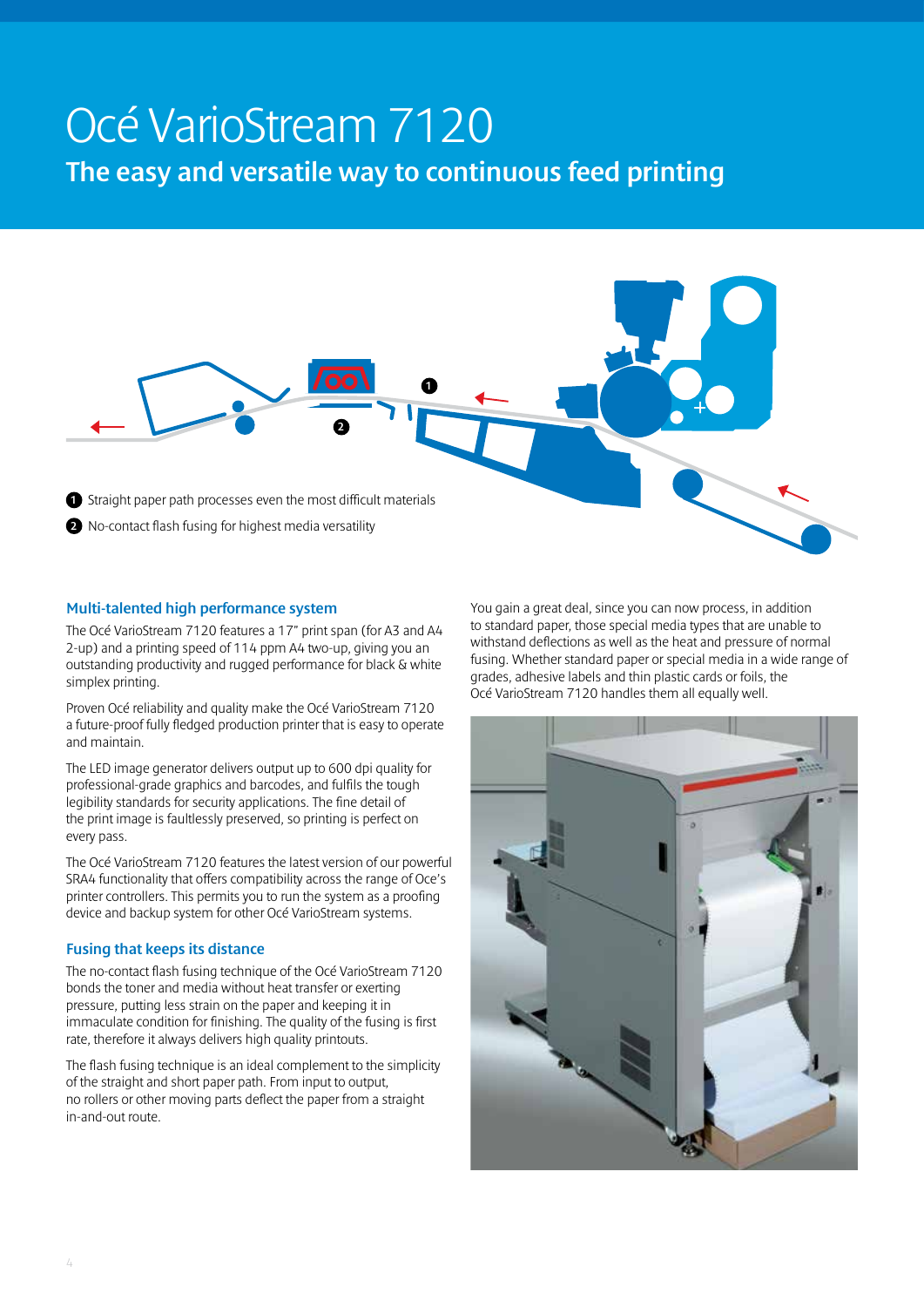

#### Automatic paper feed

The Océ VarioStream 7120 provides smart timesaving features such as automatic paper loading that considerably reduce and simplify the operator's setup time. The only intervention required is to insert the web into the pins in the tractor feed unit and activate printing start. The paper is then completely automatically transported through the printer. Changing media is fast and simple, which speeds up printer setup and makes the Océ VarioStream 7120 a viable choice for short-run printing and quick-change jobs. Taking these unique features together, this simply means that you get more productivity in your printroom.

#### Automatic resolution detection and switching

Unique in this class of printers, the Océ VarioStream 7120 features automatic and switch resolution detection, enabling you to combine text at 240, logos at 300 dpi and illustrations at outstanding 600 dpi graphics quality in your applications – all in the same print job, and even on the same page. You don't have to carry out manual adjustment or conversion of resources beforehand. The Océ VarioStream 7120 takes everything in its stride and switches seamlessly to the required resolution.



Price tags and product labels Garment labels Customer service cards



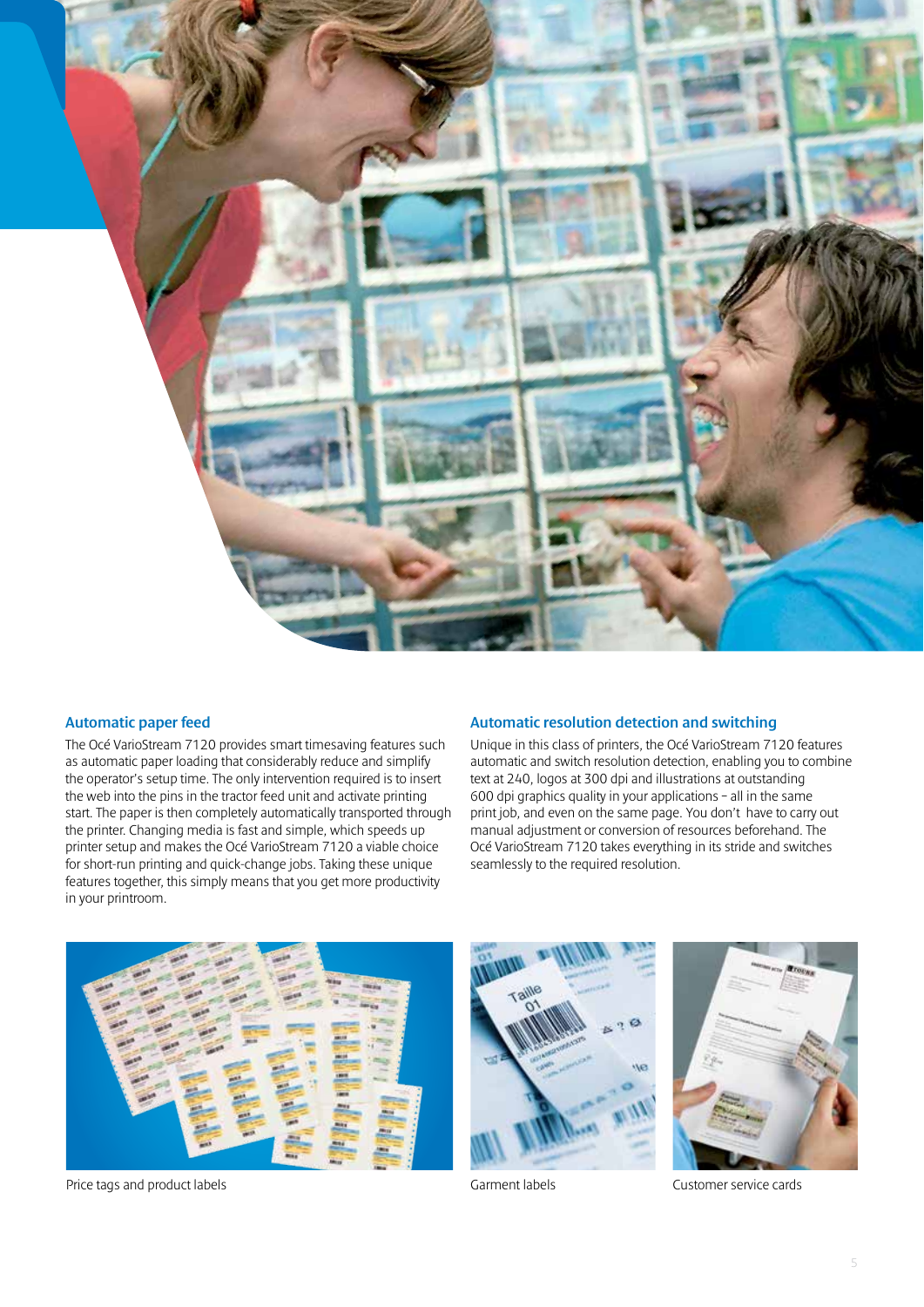# Océ VarioStream 7120

### The easy and versatile way to continuous feed printing

#### Intuitive user guidance

The Intuitive Graphical User Interface is an outstanding and effortless way of communicating with the printer. It helps you to achieve higher performance, availability, and efficiency through its ease of operation, resulting in minimal set-up times and considerably increased overall productivity.

#### Adaptable to your every need

The Océ VarioStream 7120 adapts exactly to your workflow. Containing all normally available connections, it provides TCP/IP for simple plug & play networking, or a direct connection to host or server. No matter whether you want to process PCL data streams arriving from the office network or IPDS from the mainframe – the Océ VarioStream 7120 is equally at home in both worlds.

#### Always a perfect finish

Enjoy flexible choices for configuration of your printing line. For space-saving stack output, the Océ VarioStream 7120 has its own reliable stacker, holding a generous repertoire of 3,000 sheets of 64 g/m² paper. The printer also includes a post-processing interface for online connection of pre- and post-processing equipment enabling you, for instance, to print from roll to roll, maximizing productivity and keeping operator intervention to a minimum. Whatever your choice, you can rely on a perfect input-to-output stream with every document you print.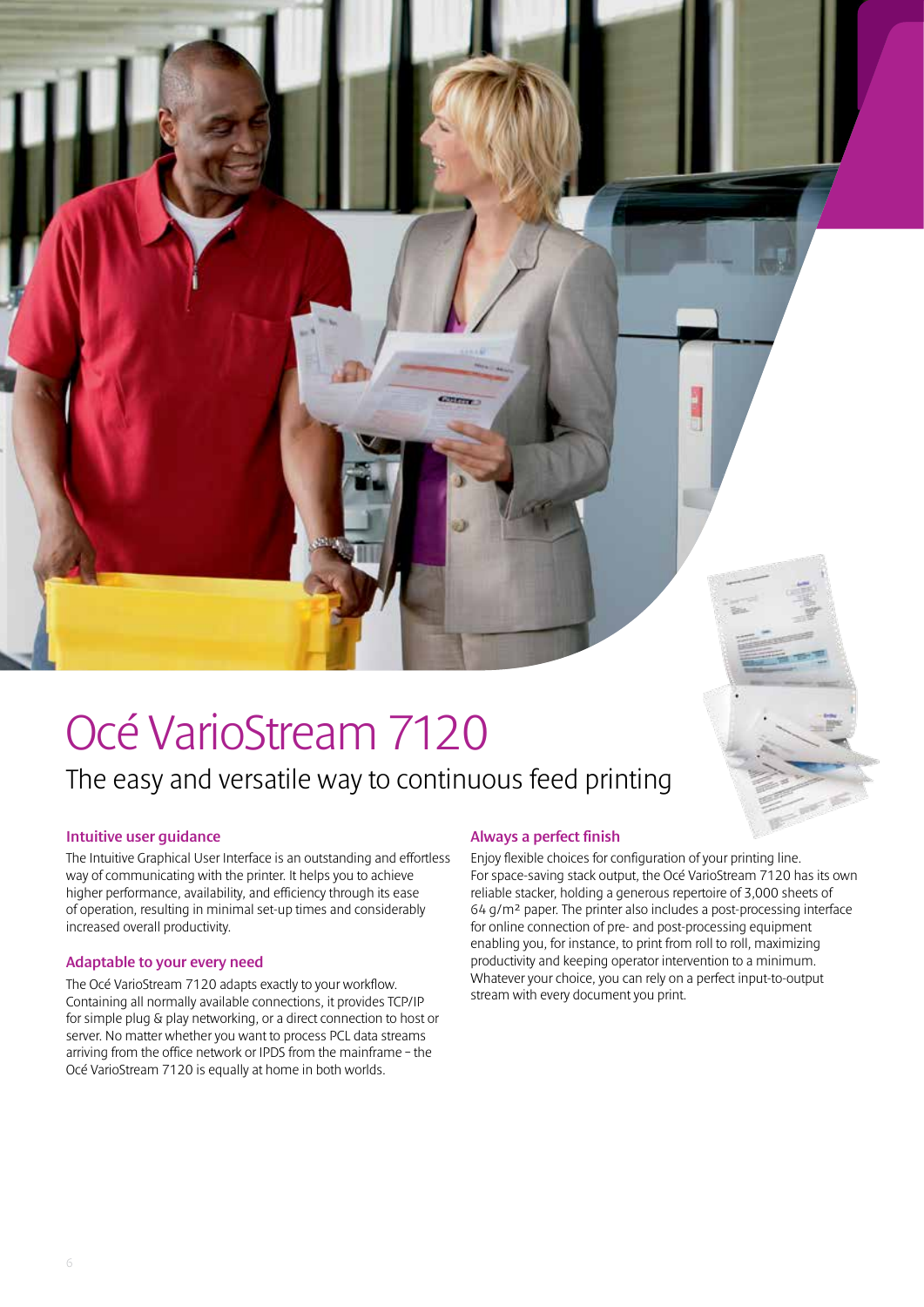## Taking flexibility to new heights





#### Built-in sustainability

As with all Océ products, the Océ VarioStream 7120 has been designed on a strong awareness of the need to lessen impact on the environment. Océ has integrated the protection of its personnel and the environment into its day-to-day operations from the very beginning. As technology has developed and knowledge has increased, Océ has remained at the forefront, participating in many committees and work groups preparing official regulations and directives. One of the first broadly adapted environmental initiatives is the European Union's Restriction of Hazardous Substances directive, or RoHS.

The Océ VarioStream 7120 is fully RoHS compliant, aiming the protection of health and environment.

#### Océ PRISMAspool – your connection to the Windows world

Océ can do a lot more for your operation than just monitoring your print line. Based on the well-proven Océ PRISMAoffice technology, Océ PRISMAspool is Océ's professional spooling system, supporting a user-friendly graphical user interface for efficient workload management and company-wide access to digital printing. Océ PRISMAspool output management software provides ease of use combined with high performance and data security, and is dedicated to customers with a need for professional print management in Windows environments.

Special features of Océ PRISMAspool include error recovery, job automation, remote administration, PCL bar code support and a separate reprint queue for ultimate safety of the printing operation. PRISMAspool is an ideal complement to the Océ VarioStream 7120.